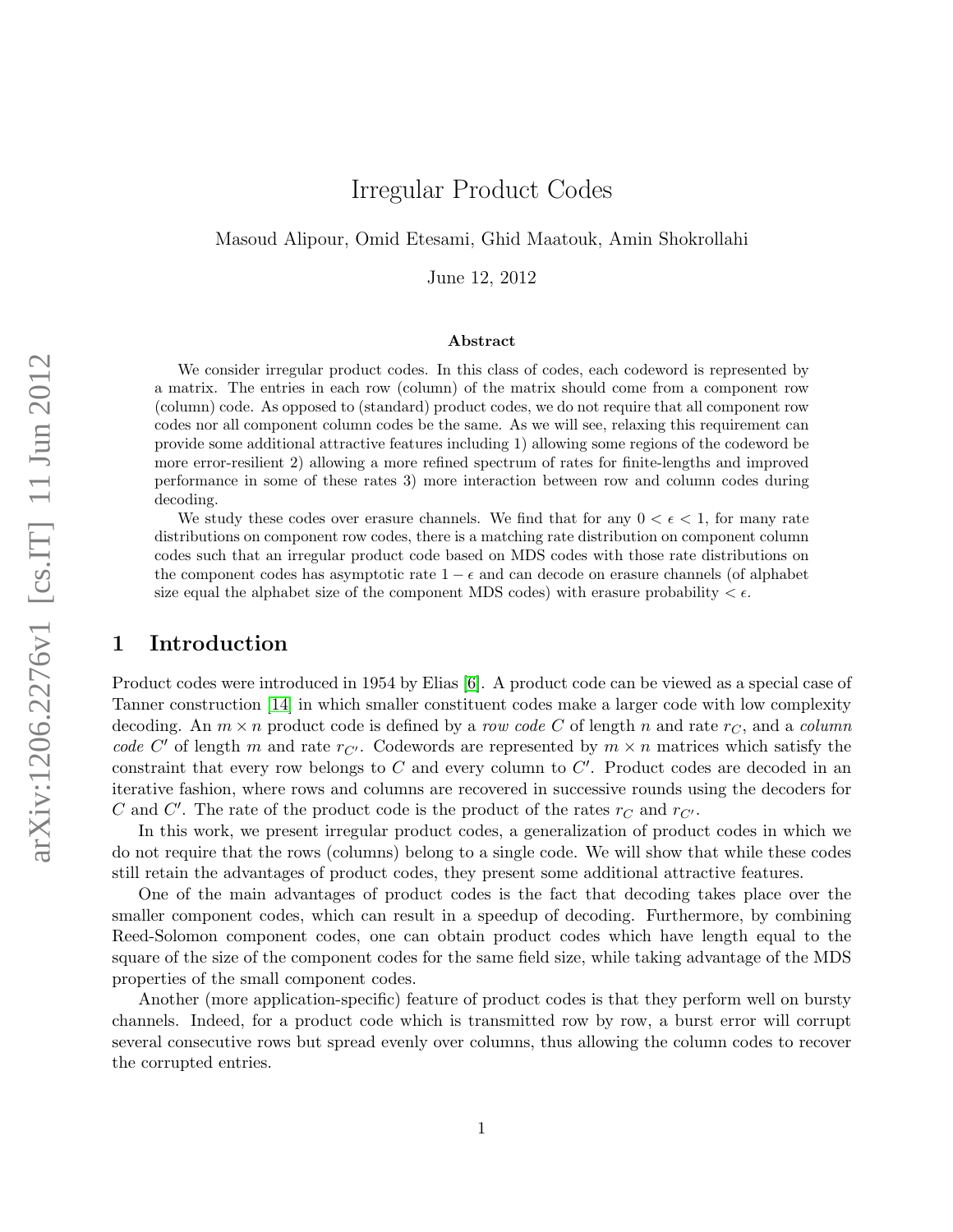Irregular product codes are based on the simple idea that we need not restrict ourselves to a single row and column code, but instead allow row and column codes of multiple rates. The intuition behind this is that allowing for a few low-rate, highly error-resilient codes might boost the decoding process, while other high-rate codes ensure that the overall irregular product code has good rate. With a careful design of the rate distributions, one can hope to achieve better performance than for regular product codes. Irregularity has been a powerful concept in many contexts; e.g., irregular degree distributions for LDPC codes, LT codes, etc. This idea fully exploits the inherently interactive nature of the decoding of product codes. Indeed, round-based decoding of product codes lets some rows and columns "help" others to recover and go on with the decoding process. Allowing for various decoding capabilities for different rows and columns only taps further into this property of the decoder.  $<sup>1</sup>$  $<sup>1</sup>$  $<sup>1</sup>$ </sup>

Irregular product codes retain the advantages of product codes, while presenting additional features that make them more attractive. Decoding still takes place over smaller codes and the field size is still allowed to grow slower in the case of MDS component codes. Further, not only do irregular product codes still perform well on bursty channels, they can also be more powerful than regular product codes when some parts of the codeword are known to be more vulnerable to bursts than others, since the row and column codes error-correction capabilities are tunable.

Moreover, for short-length linear codes, there do not exist product codes of every desirable dimension, since fixing the dimension of the product code leaves few choices for the dimensions of the component codes. Irregular product codes, on the other hand, allow for many more dimensions due to the numerous choices for the rate distribution of the component codes.

In this work, we first derive bounds on the rate and minimum distance of irregular product codes, and give constructions that achieve these bounds. We then give explicit families of irregular product codes that can get rates arbitrarily close to  $1-\epsilon$  on channels with erasure  $\epsilon$  based on MDS component codes. Note however that this does not mean that these codes are capacity-approaching in the sense of Shannon capacity because the field size for MDS codes can grow as a function of the length.[2](#page-1-1)

We give simulation results for finite-length codes that show that irregular product codes have better thresholds than product codes of the same dimension or close dimension for some specific lengths.

#### 1.1 Related works

Since the introduction of the product codes [\[6\]](#page-11-0) many extensions have been proposed and these codes have found many applications from magnetic recording [\[4\]](#page-11-1) to deep space communication [\[1\]](#page-11-2) mainly because of their simple construction and low complexity decoding.

The use of different component codes for rows and different component codes for columns is not new. In fact, [\[13\]](#page-12-1) and [\[3\]](#page-11-3) consider product codes for image transmission where the rows are LDPC codes and the columns are RS codes with different rates. They determine the optimum rate of the

<span id="page-1-0"></span><sup>&</sup>lt;sup>1</sup>Indeed, in product codes that achieve rates close to Shannon limit (say on erasure channels), either the row/column code (say row code) should have rate close to 1. In this case, the decoding happens first in the column codes whose rate is far from 1, and then the row codes play a "complementary" role. As we will see, there exist irregular product codes with rate vs. decoding capacity matching these product codes in which the row codes and column codes have the same distribution of rates, and the decoding process involves a longer and gradual interaction between row and column component codes.

<span id="page-1-1"></span><sup>&</sup>lt;sup>2</sup>On the other hand, one can show that our analysis can be extended to the situation where instead of MDS codes as component codes, we use capacity-approaching codes of the same rate but over a fixed erasure channel, say BEC. In this case, the resulting product code will be truly capacity-approaching.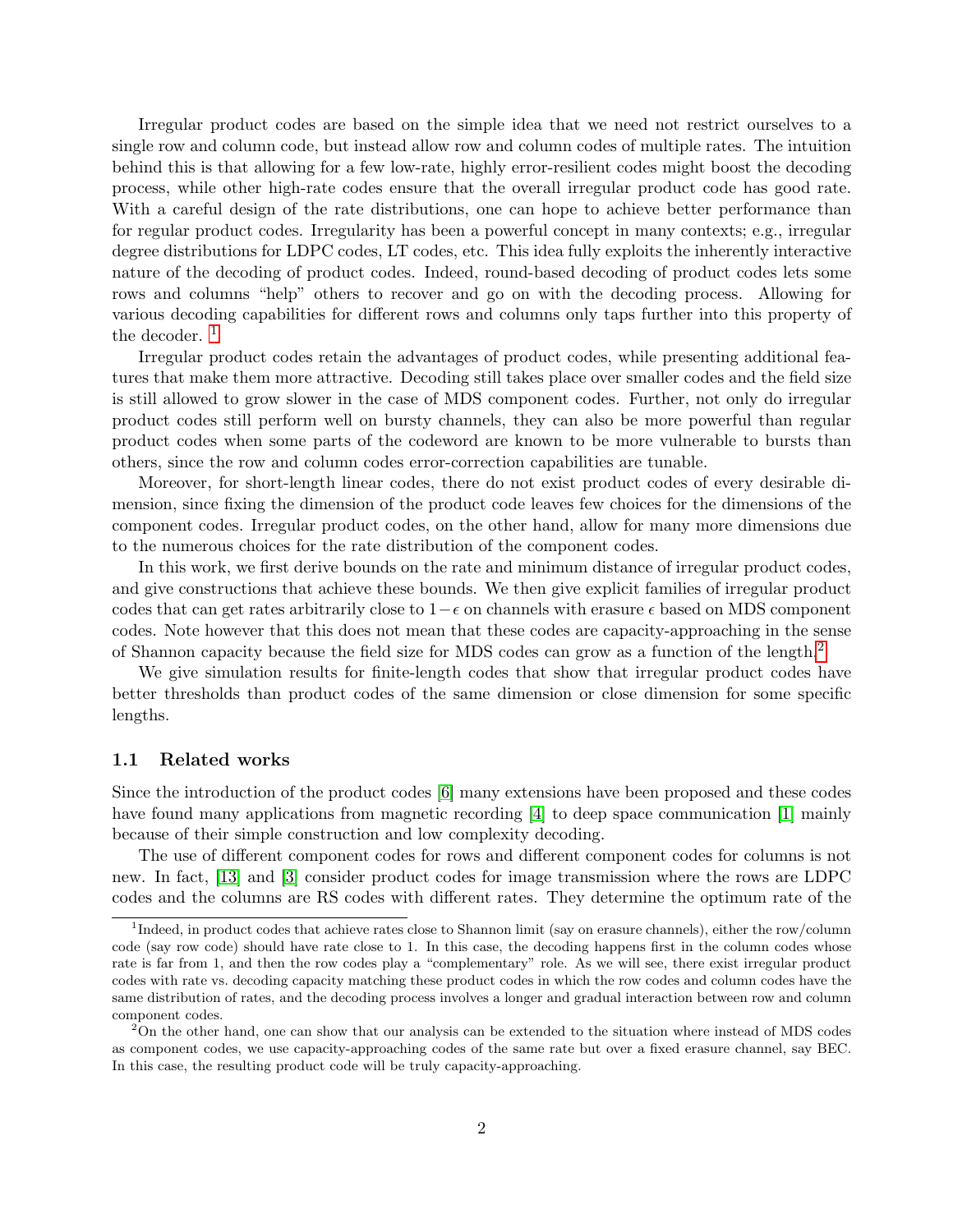RS codes by a dynamic programming.

However, to the best of our knowledge, irregular product codes with the generality considered in this paper together with some of their asymptotic behavior have not been previously similarly explored.

Multidimensional product codes are investigated in [\[10\]](#page-12-2) and [\[11\]](#page-12-3). However, the component codes are restricted to be single parity and extended Hamming codes. In these papers, the authors devise a low complexity soft decoding algorithm for AWGN channels.

The weight distribution of some instances of product codes is known. For example, [\[5\]](#page-11-4) analyzes the error floor region of an extended Hamming product code by means of the weight enumerator of the code and the union bound. Some characterization of the stopping sets over the erasure channel is obtained in [\[12\]](#page-12-4) based on the minimum distance of the component codes. [\[2\]](#page-11-5) tries to optimize the design of a product code where the component codes are limited to single parity codes and certain extended Hamming and BCH codes.

Product codes can be decoded iteratively using a message passing algorithm in noisy channels. Because of this, they are also referred to as turbo block codes [\[9\]](#page-12-5) in the literature of coding theory.

The Tanner graph of the product code is regular. [\[8\]](#page-11-6) considers product codes as structured generalized LDPC codes.

For a thorough survey on product codes refer to [\[7\]](#page-11-7).

#### 1.2 Organization of the Paper

The remainder of the paper is organized as follows. In Section [2,](#page-2-0) we define irregular product codes. In Section [3,](#page-3-0) we derive an upper bound on their dimension, and prove that under certain conditions, this upper bound can be achieved. In Section [4,](#page-5-0) we also derive a lower bound on the minimum distance of irregular product codes and show that sometimes this lower bound is achieved. In Section [5,](#page-6-0) we turn to the asymptotic analysis of irregular product codes on erasure channels under the iterative decoding which switches back and forth between rows and columns. In Section [6,](#page-7-0) we give explicit families of irregular product codes based on MDS component codes that achieve rates close to what capacityachieving codes achieve. Finally, in Section [7,](#page-9-0) we give some irregular product code constructions for specific code lengths and show by simulation that these constructions outperform regular product code of the same (or approximately the same) dimension.

# <span id="page-2-0"></span>2 Definition

We denote the set  $\{1, \ldots, m\}$  by  $[m]$ .

**Definition 1.** Let  $\mathbb F$  be a field and let m, n be positive integers. For each  $i \in [m]$  let  $C_i$  be a code of length n over  $\mathbb F$  and for each  $j \in [n]$  let  $C'_j$  be a code of length m over  $\mathbb F$ .

The  $m \times n$  irregular product code  $C = C(\{C_i\}_i, \{C'_j\}_j)$  is the code of length mn over  $\mathbb F$  such that

$$
C = \{ (c_{ij})_{i \in [m], j \in [n]} | \forall i \ (c_{i1}, \ldots, c_{in}) \in C_i; \forall j, (c_{1j}, \ldots, c_{mj}) \in C'_j \}.
$$

In the above definition, when all the codes  $C_i$  corresponding to the rows are equal and all the codes  $C'_{j}$  corresponding to the columns are equal, we obtain a standard product code.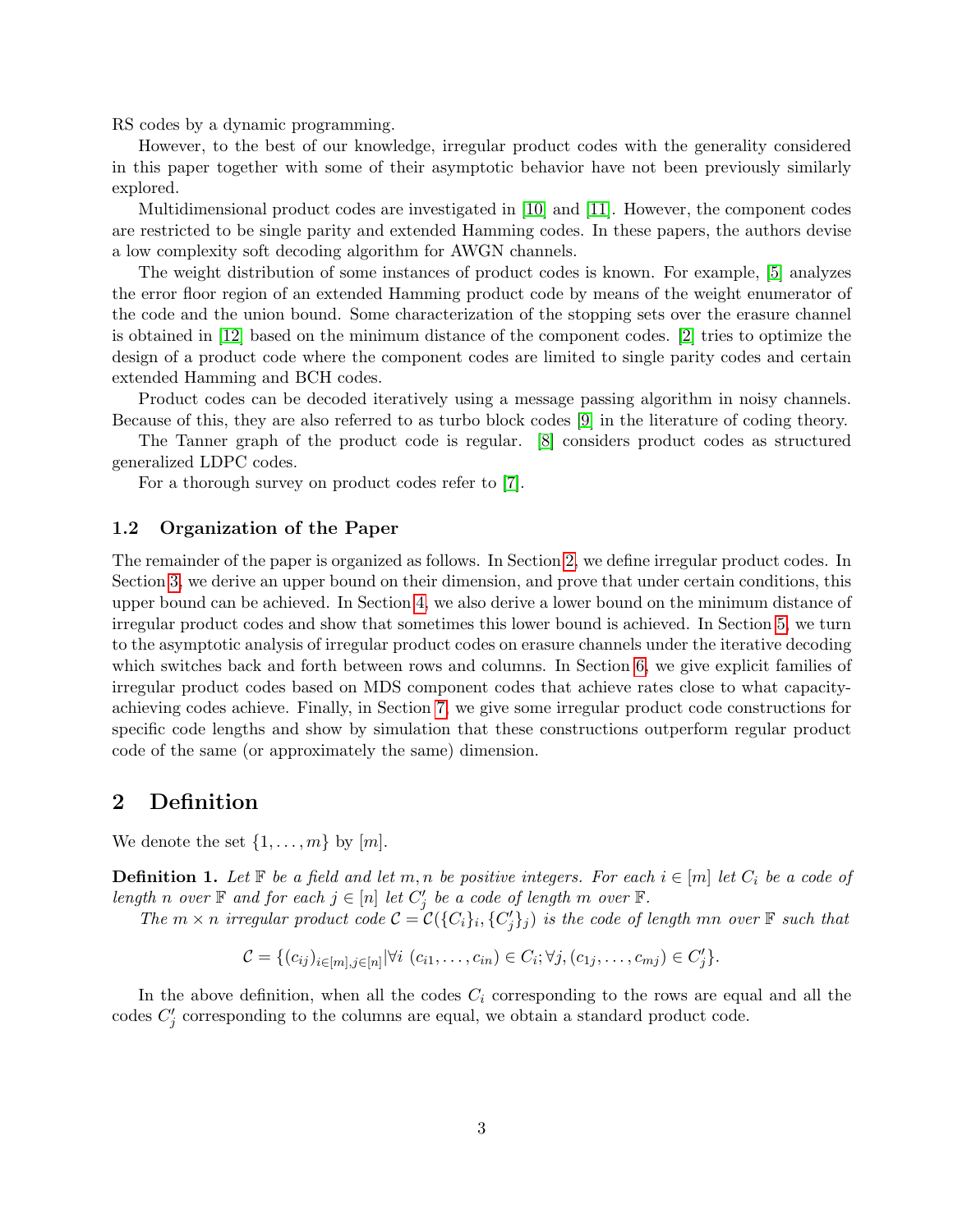## <span id="page-3-0"></span>3 Rate of Irregular Product Codes

<span id="page-3-2"></span>**Theorem 2.** Consider an  $m \times n$  irregular product code  $C = C(\lbrace C_i \rbrace_i, \lbrace C'_j \rbrace_j)$ . Let  $0 \le a_1 \le ... \le a_n$  $a_m \leq n$  and  $0 \leq b_1 \leq \ldots \leq b_n \leq m$  be two integer sequences. For  $i \in [m]$ , assume that the value of the first  $a_i$  coordinates of any codeword in  $C_i$  can generate the remaining coordinates (in the sense that the values of these remaining coordinates are a function of the values of the first  $a_i$  coordinates). Similarly, for each  $j \in [n]$ , assume that the first  $b_j$  coordinates of any codeword in  $C'_j$  can generate the remaining coordinates. Then

1. C has dimension at most

<span id="page-3-1"></span>
$$
k_{\mathcal{C}} := \sum_{j=1}^{n} \sum_{i=b_{j-1}+1}^{b_j} \max(a_i - j + 1, 0),\tag{1}
$$

where we define  $b_0 := 0$ .

2. If furthermore for all  $i \in [m], j \in [n]$ ,  $C_i$  is a linear code of dimension  $a_i$  and  $C'_j$  is a linear code of dimension  $b_j$ , and  $C_1 \subseteq \cdots \subseteq C_m$  and  $C'_1 \subseteq \cdots \subseteq C'_n$ , then C has dimension exactly  $k_C$ as given by  $(1)$ .

*Proof.* The coordinates of a codeword in C are all pairs  $(i, j) \in [m] \times [n]$ . In the following, we will describe a procedure that returns some subset of these coordinates as "generating coordinates". As we shall see and as their name suggests, one can generate the remaining coordinates of a codeword in  $\mathcal C$  from these coordinates. The number of these generating coordinates will be an upper bound on the dimension of  $\mathcal{C}$ . This is only an upper bound because there might be some settings of these generating coordinates that do not give rise to valid codewords.

In this procedure, initially all coordinates are unmarked. Each coordinate will eventually be marked either as "generating" or as "determined". A row (column) where not all coordinates have been marked is called "available". A row (column) whose marked coordinates can generate the values of the remaining unmarked coordinates is called "determined".

While there exists an unmarked coordinate

- (A) if there exists an available determined row
	- pick the available determined row with the smallest index
	- mark its unmarked coordinates as "determined"
- (B) else if there exists an available determined column
	- pick the available determined column with the smallest index
	- mark its unmarked coordinates as "determined"

(C) else

- pick the available row with the smallest index
- starting from the smallest unmarked index, mark as many coordinates as is necessary as "generating" until the first  $a_i$  coordinates are marked
- mark the remaining coordinates as "determined".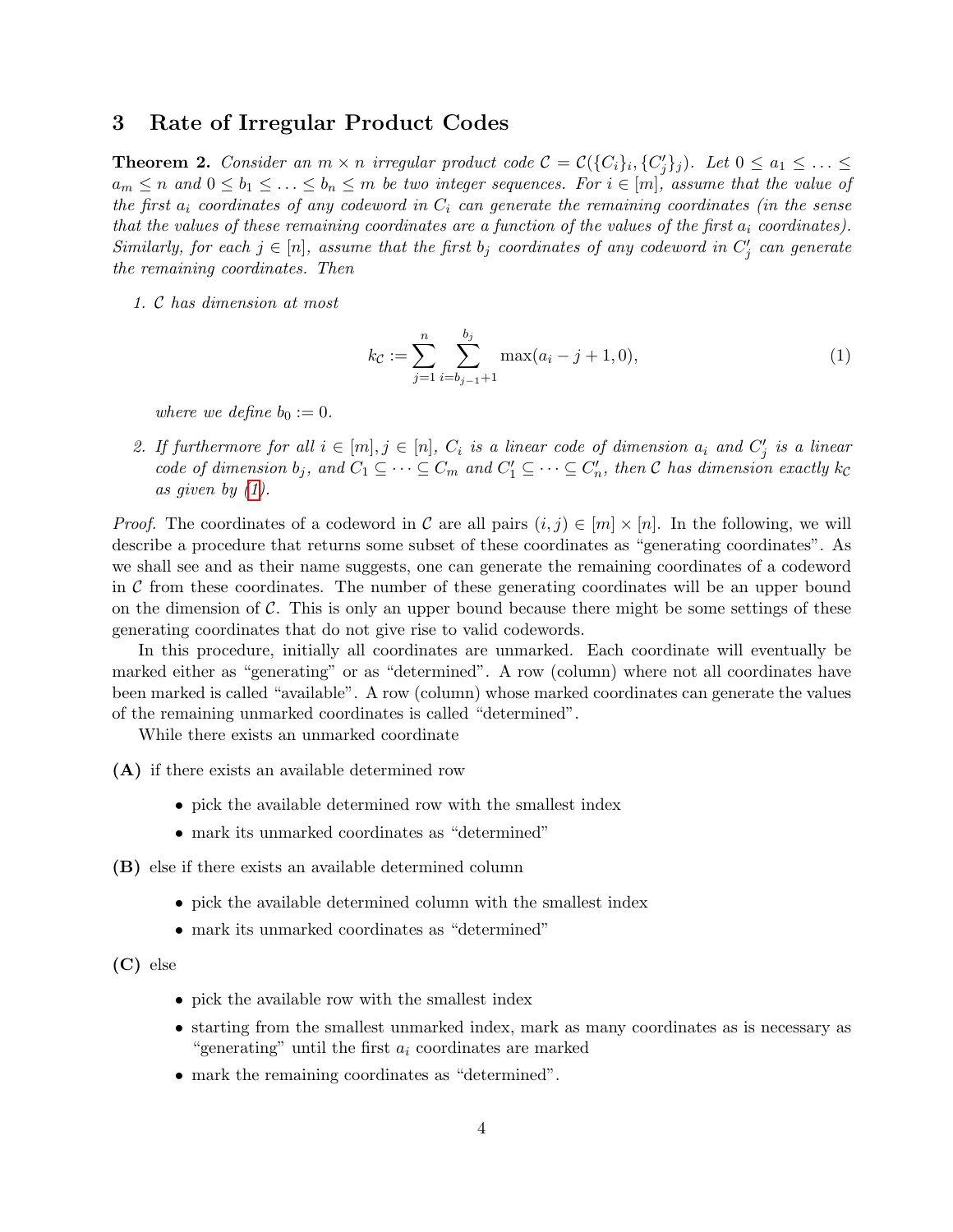<span id="page-4-0"></span>Claim 1. In the above procedure, the number of coordinates finally marked as generating are

$$
\sum_{j=1}^{n} \sum_{i=b_{j-1}+1}^{b_j} \max(a_i - j + 1, 0).
$$

*Proof (of Claim [1\)](#page-4-0).* For each row i, we count the number of generating coordinates in row i:

Assume  $i > b_n$ . During the procedure, rows with smaller index become determined earlier and hence become fully marked earlier also. Thus, before the procedure executes on row  $i$ , all rows  $1, \ldots, i-1$  have been fully marked, hence all the columns are determined. Hence, the columns one-by-one cause the procedure to go through  $(B)$ , until row i becomes determined, at which point the procedure goes through  $(A)$  on row i. Hence, no coordinate in row i is ever going to be marked as generating.

Now assume  $i \leq b_n$  and consider the greatest j such that  $b_{j-1} < i$ . Before the procedure executes on row i, all rows  $1, \ldots, i-1$  have become fully marked, hence all columns  $1, \ldots, j-1$  are determined. If  $a_i \leq j$ , all these columns cause the procedure to go through (B) one-by-one until row i becomes determined, at which point the procedure goes through  $(A)$  on row i. Hence, in this case, no coordinate in row i is ever going to be marked as generating. If, on the other hand,  $a_i \geq j$ then consider coordinate  $(i, j)$ . Since the coordinates marked in a column are always a prefix of the column and since column j requires  $b_j \geq i$  marked coordinates to become determined, the coordinate  $(i, j)$  cannot be marked through (B) on column j (instead of through row i). By a similar argument, all coordinates  $(i, j + 1), \ldots, (i, n)$  are going to be marked through row i (rather than through their columns). This implies that when the procedure executes on row i, coordinates  $(i, j), \ldots, (i, a_i)$  are not yet marked, and so the procedure goes through  $(C)$  on i, and exactly these coordinates are marked as generating.

In other words, the number of generating symbols in row *i* is max $(a_i - j + 1, 0)$ . This completes proof of Claim 1. the proof of Claim [1.](#page-4-0)

From the way the  $k_c$  generating coordinates were chosen, it is clear that the value of a codeword of C is a function of its value at these  $k<sub>C</sub>$  coordinates. This finishes the proof of part 1 of Theorem [2.](#page-3-2) To prove part 2 of Theorem [2,](#page-3-2) we show that under the conditions of part 2, the above procedure naturally gives rise to a systematic encoding algorithm for code  $\mathcal{C}$ : When it marks a coordinate as generating, it can place an information symbol in this coordinate; when it marks a coordinate as determined while executing on a row (column), the value at this coordinate is generated from the generating coordinates of this row (column) according to the corresponding row (column) code. We only need to show that any setting of the  $k<sub>C</sub>$  generating coordinates gives rise to a valid codeword of  $\mathcal{C}.$ 

This algorithm begins with an empty  $m \times n$  matrix  $(c_{ij})$  corresponding to a codeword and fills its entries until all entries are filled and we have a matrix  $(c_{ij}) \in \mathbb{F}^{m \times n}$ . To show that the final matrix  $(c_{ij})$  is a valid codeword, we prove by induction on the number of steps of the algorithm that  $(c_{ij})$  never *violates* any row code or column code. By that we mean that for every row i (column j), at any point during the algorithm the filled entries in row  $i$  (column  $j$ ) are a projection of a valid codeword in  $C_i$   $(C'_j)$  on these entries; in other words, these filled entries do not satisfy any linear constraint that is not satisfied by  $C_i$   $(C'_j)$ .

No entry  $c_{ij}$  will ever violate its row code. A proof of this claim goes as follows: Since determined rows are given precedence over determined columns,  $c_{ij}$  is never filled through column j if  $j > a_i$ . Indeed, if  $j > a_i$ , row i must have been already determined at the point where  $c_{ij}$  is filled. It means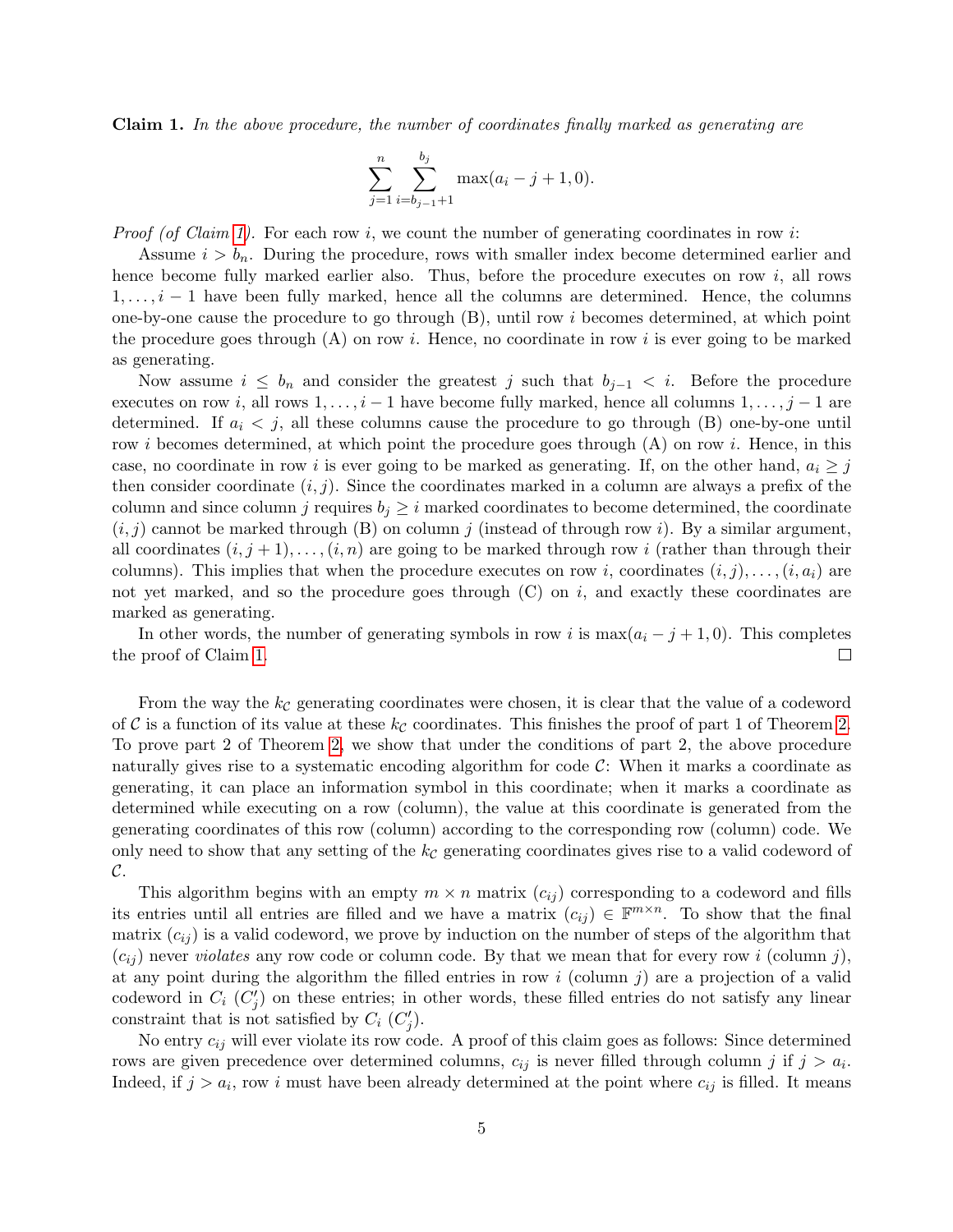that when row *i* is picked by the algorithm, at most its first  $a_i$  entries are filled. Since  $C_i$  is generated by its first  $a_i$  coordinates and has dimension  $a_i$ , any setting of these coordinates will correspond to the projection of some valid codeword on its first  $a_i$  coordinates.

Thus, the only case we need to consider is that of an entry  $c_{ij}$  violating its column code  $C'_{j}$  (when row *i* is being filled). We claim that this can also never happen. Let  $c_{ij}$  be the first entry that violates its column code so that for all  $i' < i$  and all  $j' < j$ , the entries  $c_{i'j'}$ ,  $c_{i'j}$ , and  $c_{ij'}$  do not violate their respective column codes. As  $c_{ij}$  violates  $C'_j$ , we must have that  $b_j < i$ . Since  $C'_j$  has dimension  $b_j$  and is generated by its first  $b_j$  coordinates, there exists  $(\beta_1, \ldots, \beta_{i-1}) \in \mathbb{F}^{i-1}$  such that for any valid codeword  $(y_1, \ldots, y_n)$  of  $C'_j$ , we have  $y_i = \langle \beta, y_{1 \cdots i-1} \rangle$  but

<span id="page-5-3"></span>
$$
c_{ij} \neq \langle \beta, c_{1 \cdots i-1,j} \rangle. \tag{2}
$$

Since  $C'_1 \subseteq \cdots \subseteq C'_j$ , this implies that for each of the first  $j-1$  columns, its first i coordinates correspond to the projection of a valid codeword of  $C_j'$  on its first i coordinates. Thus, for each  $j' < j$ , we have that

<span id="page-5-1"></span>
$$
c_{ij'} = \langle \beta, c_{1 \cdots i-1, j'} \rangle.
$$
 (3)

On the other hand, since  $C_1 \subseteq \cdots \subseteq C_i$  and  $j < a_i$ , a similar argument shows that there exists a vector  $\alpha \in \mathbb{F}^{j-1}$  such that for all  $i' \leq i$ ,

<span id="page-5-2"></span>
$$
c_{i'j} = \langle \alpha, c_{i',1\cdots j-1} \rangle.
$$
 (4)

Using [\(3\)](#page-5-1) and [\(4\)](#page-5-2), we see that  $c_{ij} = \sum_{1 \leq i' < i, 1 \leq j' < j} \alpha_{i'} \beta_{j'} c_{i'j'}$ . But using [\(2\)](#page-5-3) and (3), we see that  $c_{ij} \neq \sum_{1 \leq i' < i, 1 \leq j' < j} \alpha_{i'} \beta_{j'} c_{i'j'}$ . This contradiction shows that no  $c_{ij}$  violates a column code.

# <span id="page-5-0"></span>4 Minimum Distance of Irregular Product Codes

The following theorem gives the best general lower bound on the minimum distance of an irregular product code in terms of the minimum distances of the individual row and column codes. Notice that this does not preclude the possibility of obtaining better lower bounds if we know more about the row and column codes.

**Theorem 3.** For two integer sequences  $n \geq d_1 \geq \ldots \geq d_m \geq 1$  and  $m \geq d'_1 \geq \ldots \geq d'_n \geq 1$ , define

$$
D = \min_{1 \le i \le m-d_j+1; 1 \le j \le n-d_i+1} \max_{i-1 \le i' \le m; j-1 \le j' \le n} -(i'-i+1)(j'-j+1) + \sum_{k=i}^{i'} d_k + \sum_{k=j}^{j'} d'_k.
$$

The number D is the minimum weight of a binary nonzero  $m \times n$  matrix where every nonzero row i has weight  $\geq d_i$  and every nonzero column j has weight  $\geq d'_j$ . Therefore, if  $\mathcal{C} = \mathcal{C}(\{C_i\}_i, \{C'_j\}_j)$ is an  $m \times n$  product code such that mindist $(C_i) = d_i$  and mindist $(C'_j) = d'_j$ , then mindist $(C) \geq D$ . On the other hand, for any two sequences  $n \geq d_1 \geq \ldots \geq d_m \geq 1$  and  $m \geq d'_1 \geq \ldots \geq d'_n \geq 1$ , there exist row codes  $C_i$  and column codes  $C'_j$  with mindist $(C_i) = d_i$  and mindist $(C'_j) = d'_j$ , such that  $mindist(\mathcal{C}) = D.$ 

*Proof.* Consider a minimum weight binary nonzero  $m \times n$  matrix M where every nonzero row i has weight  $\geq d_i$  and every nonzero column j has weight  $\geq d'_j$ . Because the sequence of  $d_i$ s and the sequence of  $d'_{j}$ s are sorted nonincreasingly, we can permute the rows and columns of M in such a way that the nonzero rows become rows  $i, i + 1, \ldots, m$  for some  $1 \leq i \leq m$  and the nonzero columns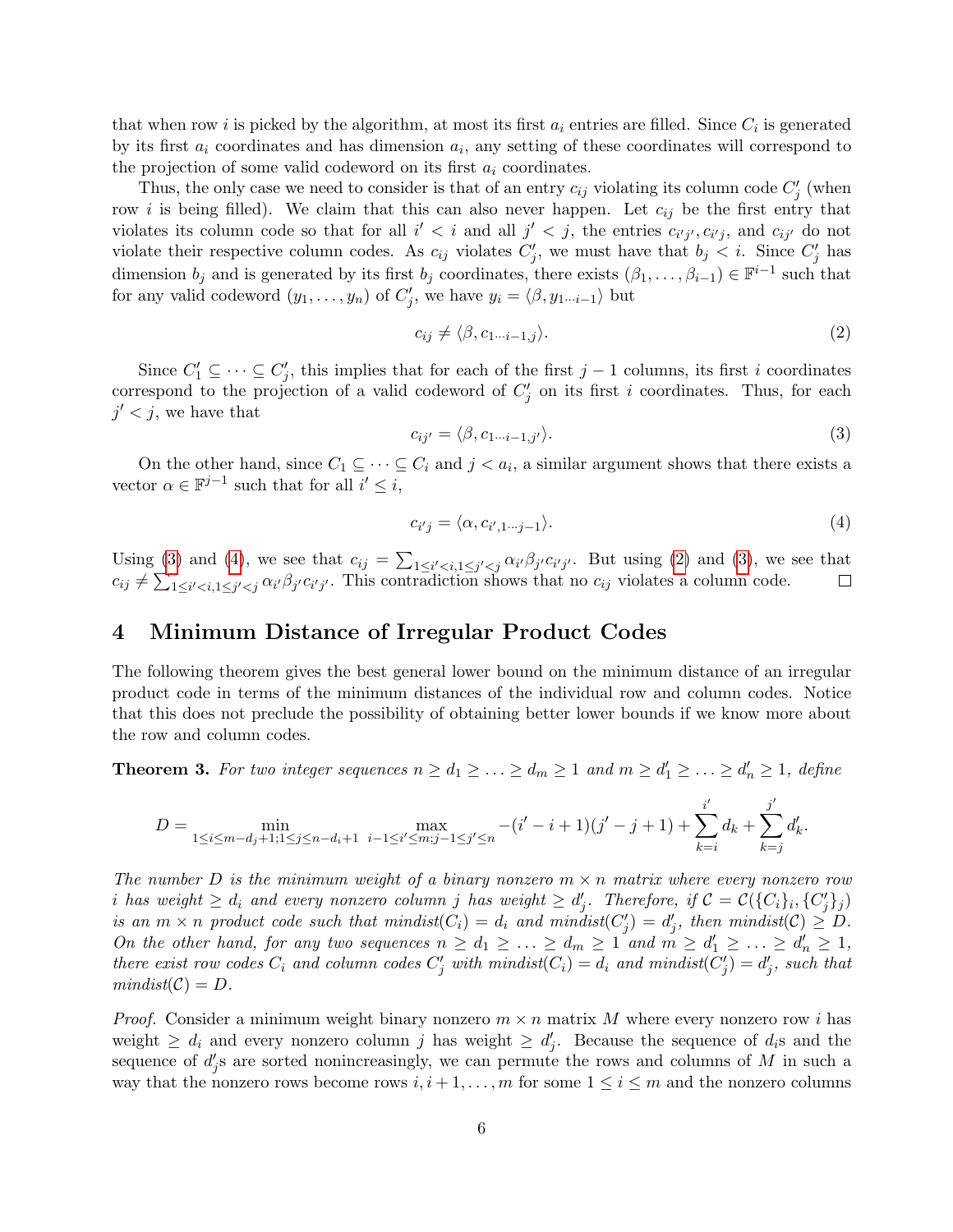become columns  $j, j + 1, \ldots, n$  for some  $1 \leq j \leq n$  while still preserving the property that for each (nonzero) row  $i'' \in [i, m]$  (column  $j'' \in [j, n]$ ) has weight  $\ge d_{i''} \ge d_{j''}$ ). Now, consider the submatrix of M consisting of the intersection of rows  $i, \ldots, m$  and columns  $j, \ldots, n$ . We want to minimize the number of ones in this submatrix. Instead we look at the problem of maximizing the number of zeros in this submatrix, which can be expressed as a max-flow problem where for each  $i'' \in [i, m]$  there is an edge of capacity  $n - j + 1 - d_{i''}$  from the source to a vertex that corresponds to row i'', for each  $j'' \in [j,n]$  there is an edge of capacity  $m - i + 1 - d'_{j''}$  from a vertex that corresponds to row  $j''$  to the sink, and there is an edge of capacity 1 from each row  $i''$  to each row  $j''$ . Using the fact that the min-cut equals max-flow, one can show that the minimum number of ones in this submatrix is indeed

$$
\max_{i-1 \le i' \le m, \ j-1 \le j' \le n} \quad \sum_{k=i}^{i'} d_k + \sum_{k=j}^{j'} d'_k - (i'-i+1)(j'-j+1).
$$

Since row *i* has at least  $d_i$  ones, we have  $d_i \leq n - j + 1$ . Similarly,  $d_j \leq m - i + 1$ . Minimizing over all i and j, we get that  $D$  is the weight of  $M$ .

Now, we can deduce that for any two distinct codewords in the product code  $\mathcal{C}$ , since they differ on at least  $d_i(d'_j)$  coordinates in every row i (column j) in which they differ in at least one coordinate, they have Hamming distance  $\geq D$ .

Finally, assume the sequences  $d_1, \ldots, d_m$  and  $d'_1, \ldots, d'_n$  are given. Find a weight-D matrix  $M \in \{0,1\}^{m \times n}$  where each nonzero row i has weight  $\geq d_i$  and each nonzero column j has weight  $\geq d'_j$ . For each zero row i, we define  $C_i$  to be any linear code of minimum distance  $d_i$ . Similarly, for each nonzero row i, we want to find a code  $C_i$  of minimum distance  $d_i$  such that row i of matrix M is a codeword in  $C_i$ . An  $[n, k = n - d_i + 1, d_i]$ -Reed-Solomon code has at least one codeword of weight w for each  $w \in [d_i, n]$  (because the degree- $(k-1)$  polynomial  $(x - \alpha_1)^{k+w-n}(x - \alpha_2) \dots (x - \alpha_{n-w})$ has exactly w non-roots among distinct elements  $\alpha_1, \ldots, \alpha_n$  of a field.) Thus, we can multiply each codeword coordinate of such a Reed-Solomon code by an appropriate nonzero field element in such a way that row i of the zero-one matrix M is a codeword in the resulting code  $C_i$  of minimum distance  $d_i$ . Similarly, For each zero column j, we define  $C'_j$  to be any linear code of minimum distance  $d'_j$ . Similarly, for nonzero columns j, we can find column codes  $C'_{j}$  of appropriate minimum distance  $d'_{j}$ such that row j of matrix M is a codeword in  $C'_j$ . Finally, we need to choose the same symbol field for all these codes  $C_i$  and  $C'_j$ . We can choose the field to be  $\mathbb{F}_q$  for some  $q \ge \max(m, n)$ . Then, the minimum distance of  $C = \mathcal{C}(\{C_i\}_i, \{C'_j\}_j)$  is D.

 $\Box$ 

# <span id="page-6-0"></span>5 Asymptotic Analysis of Decoding Irregular Product Codes on Erasure Channels

We need the following definition for the next theorem.

<span id="page-6-1"></span>**Definition 4.** Consider an  $m \times n$  irregular product code  $C = C(\lbrace C_i \rbrace_i, \lbrace C'_j \rbrace_j)$ . We are interested in the asymptotic behavior of C, therefore we think of C not individually but as one member of a family of irregular product codes where m and n grow. Suppose that  $\alpha, \beta : [0, 1] \rightarrow [0, 1]$  are non-decreasing real functions. We say that the row and column codes have asymptotic normalized minimum distance distribution  $\alpha$  and  $\beta$  if for every  $\delta_1, \delta_2 > 0$ , for large enough m and n, for each  $i \in [m], j \in [n]$  we have  $|mindist(C_i)/n - \alpha(x)| \leq \delta_1$  for some x such that  $|1 - i/m - x| \leq \delta_2$  and  $|mindist(C'_j)/m - \beta(y)| \leq \delta_1$ for some y such that  $|1 - j/n - y| \leq \delta_2$ .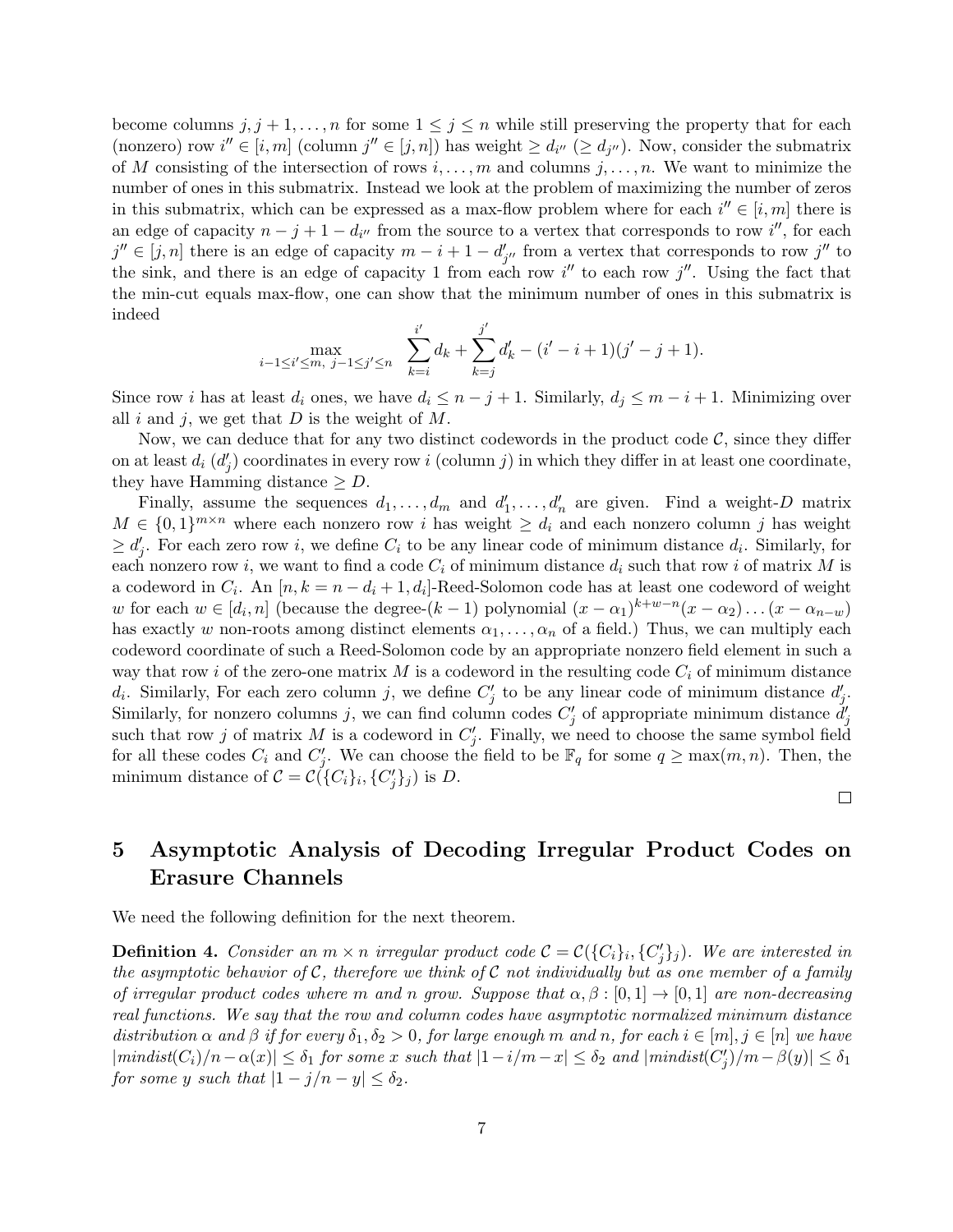<span id="page-7-2"></span>**Theorem 5.** Assume an  $m \times n$  product code  $C = C(\{C_i\}_i, \{C'_j\}_j)$  having asymptotic normalized minimum distance distribution  $\alpha$  and  $\beta$  as in Definition [4.](#page-6-1) Assume that neither of m or n grows exponentially or faster in terms of the other one. Consider that a codeword in  $\mathcal C$  is sent over an erasure channel where each symbol is erased with probability  $\epsilon > 0$ . We iteratively decode row codes and column codes of  $C$  whenever the number of erasures in a row or column is smaller than the minimum distance of the code corresponding to that row or column. Assume that

<span id="page-7-1"></span>
$$
\alpha^{-1}(\epsilon \beta^{-1}(\epsilon x)) < x \text{ for all } x \in (0, 1], \tag{5}
$$

where we define  $\beta^{-1}(x) = \sup(S_x)$  for  $S_x = \{z \in [0,1] : \beta(z) \le x\}$  if  $S_x \ne \emptyset$  and we define  $\beta^{-1}(x) = 0$ if  $S_x = \emptyset$ . We define  $\alpha^{-1}$  similarly. Then for any constant  $\delta_0 > 0$ , for large enough codes in the family, all except a  $\delta_0$ -fraction of the symbols can be decoded except with a probability exponentially small in  $\min(m, n)$ .

*Proof.* Let  $y = \beta^{-1}(\epsilon)$ . Notice that y only depends on  $\beta$  and does not depend on m and n. Let  $1 \geq y' > y$ , where we assume that y' also is a number independent of m and n. We claim that for large enough  $m$  and  $n$ , with very high probability all except the last  $y'$ -fraction of the columns can be decoded in the first step. To see this, let  $y'' \in (y, y')$ . We know  $\beta(y'') > \epsilon$ , hence for some  $\epsilon' > \epsilon$ , for large enough codes in the family, we have mindist $(C_j') \ge \epsilon' m$  when  $n - j \le y' n$ , i.e., for the last y'-fraction of the columns. The probability that each of the length- $m$  codes corresponding to these columns cannot be decoded is exponentially small in  $m$  by the Chernoff bound, since these codes can decode up to  $\epsilon' m - 1$  erasures while we have on average  $\epsilon m$  erasures. Since the number of columns does not grow exponentially in  $m$ , we can use a union bound to derive our claim.

Next we define  $x_1 = \alpha^{-1}(\epsilon y)$ . We claim that for any  $1 \geq x' > x_1$  with very high probability, all except the last x' fraction of rows can be decoded. To see this, let  $x'' \in (x_1, x')$ . We know  $\alpha(x'') > \epsilon y$ , hence  $\alpha(x'') > \epsilon y''$  for some  $y'' > y$ . We can conclude that mindist $(C_i) \geq \epsilon y'' n$  when  $m - i \leq x'm$ , i.e., for the last x'-fraction of the columns. On the other hand, if we choose  $y' \in (y, y'')$ , by the previous paragraph with high probability all the symbols not appearing in the last  $y'$ -fraction of the columns are decoded for large enough codes. Therefore, the average number of undecoded symbols at each row is at most  $\epsilon y'n$ . Again, we can derive our claim by a union bound on Chernoff bounds.

Repeating the above argument back and forth between rows and columns, we get a non-increasing sequence  $x_0 = 1, x_1, x_2, \ldots$  where  $x_{i+1} = \alpha^{-1}(\epsilon \beta^{-1}(\epsilon x_i))$ . Here  $1 - x_i$  denotes the approximate fraction of rows that are guaranteed to be decoded after i back-and-forth rounds of decoding. If this sequence converges to 0, then  $\delta_0 > x_i$  for some i. That would mean that with high probability, at most a  $\delta_0$ -fraction of the rows and hence at most a  $\delta_0$ -fraction of all the symbols are not decoded by the end of the algorithm.

So we just need to check that the monotonic sequence  $x_0, x_1, x_2, \ldots$  converges to 0 if condition [\(5\)](#page-7-1) is satisfied. Assume otherwise that  $x^* = \lim_{i \to \infty} x_i > 0$ . We have

$$
\alpha^{-1}(\epsilon \beta^{-1}(\epsilon x^*)) = \alpha^{-1}(\epsilon \beta^{-1}(\epsilon \lim_{i \to \infty} x_i)) = \lim_{i \to \infty} \alpha^{-1}(\epsilon \beta^{-1}(\epsilon x_i)) = x^*
$$

because  $\alpha^{-1}$  and  $\beta^{-1}$  can be shown to be right-continuous. This contradicts condition [\(5\)](#page-7-1).  $\Box$ 

## <span id="page-7-0"></span>6 Irregular Product Codes from MDS Codes

<span id="page-7-3"></span>**Proposition 6.** Consider an irregular product code  $C = C(\{C_i\}_i, \{C'_j\}_j)$  where  $C_i$  is an  $[n, a_i]$ -MDS code and  $C'_j$  is an  $[m, b_j]$ -MDS code for all i, j. If  $a_1, \ldots, a_m$  and  $b_1, \ldots, b_n$  are non-decreasing sequences, then the dimension of  $C$  is upper-bounded by formula [\(1\)](#page-3-1).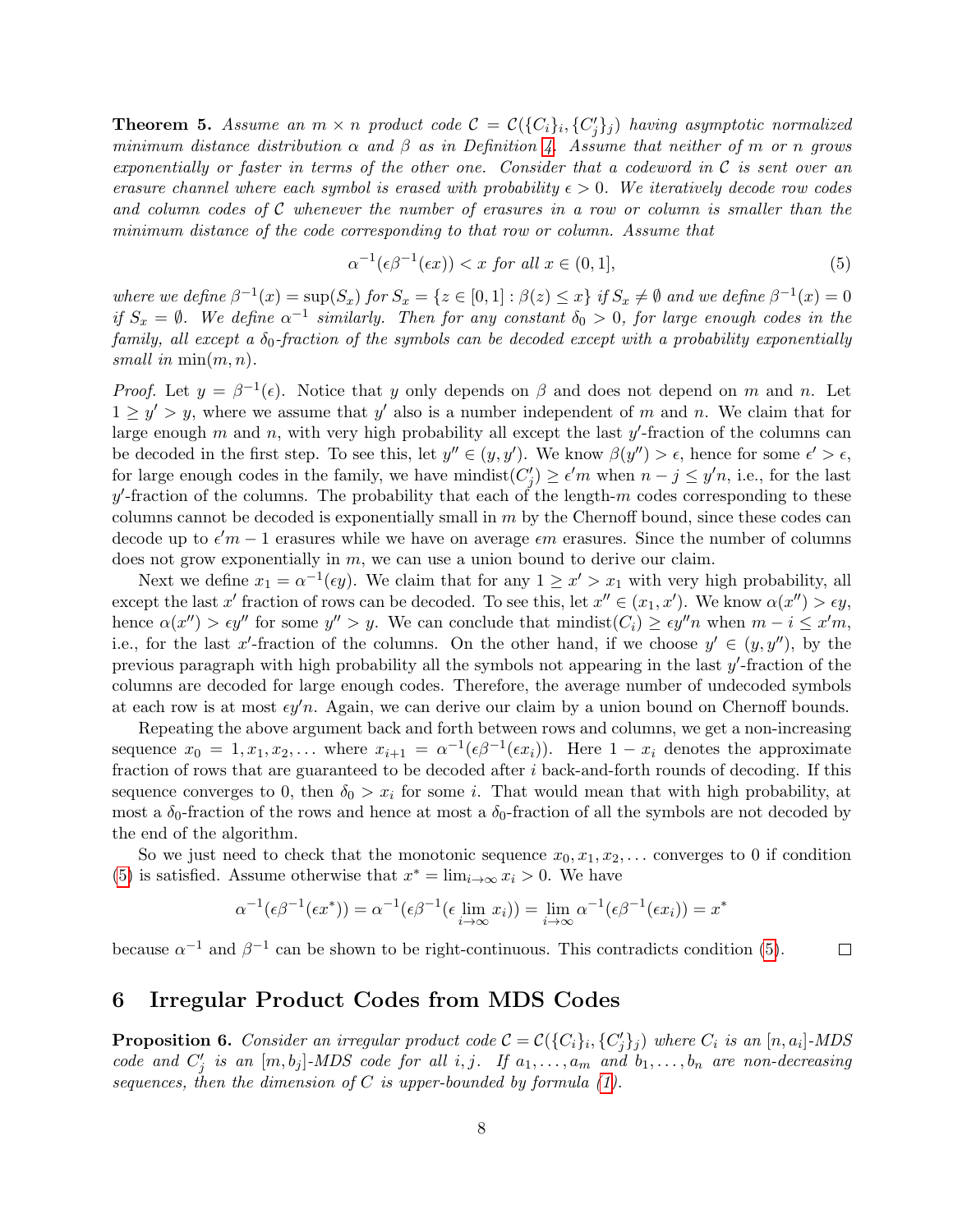

Figure 1: This figure shows how the curve for  $\alpha$  is obtained from the curve for  $\beta$  in Theorem [7.](#page-8-0) We stretch the curve for β vertically by a factor of  $1/\epsilon$ , and then shrink the curve for  $\alpha$  horizontally by a factor of  $\epsilon$ . That is, whenever  $x = \beta(y)/\epsilon$ , we have  $\alpha(x) = \epsilon y$ . The area of the shaded region denotes the asymptotic rate of the code, which is  $1 - \epsilon$ .

Furthermore, given any two integer sequences  $0 \le a_1 \le \ldots \le a_m \le n$  and  $0 \le b_1 \le \ldots \le b_n \le m$ , we can meet this upper-bound in the following way. Choose n distinct elements  $\alpha_1, \ldots, \alpha_n$  and m distinct elements  $\beta_1, \ldots, \beta_m$  of the symbol field  $\mathbb{F}$ . Let V be the  $a_m \times n$  Vandermonde matrix  $V_{ij} = \alpha_j^{i-1}$  and V' be the  $b_n \times m$  Vandermonde matrix  $V'_{ij} = \beta_j^{i-1}$ . Let  $C_i$  be the Reed-Solomon code having as generator matrix the first  $a_i$  rows of the matrix  $V$  and  $C'_j$  be the Reed-Solomon code having as generator matrix the first  $b_j$  rows of V'. Then the dimension of C is given exactly by formula [\(1\)](#page-3-1).

*Proof.* Any  $a_i$  coordinates of  $C_i$  (and in particular the first  $a_i$  coordinates) can generate the rest of the coordinates. Similarly, the first  $b_j$  coordinates of  $C'_j$  generate the rest of the coordinates. Therefore, by Theorem [2,](#page-3-2) the rate of the irregular product code is upper-bounded by formula [\(1\)](#page-3-1).

Now assume  $C_i$  has as generator matrix the first  $a_i$  rows of the Vandermonde matrix V. Then for  $i < i'$  we have  $a_i \le a_{i'}$ , hence  $C_i$  has a generator matrix which is a submatrix of a generator matrix of  $C_{i'}$ , and hence  $C_i$  is a subcode of  $C_{i'}$ . We can argue similarly about the column codes. This shows that by Theorem [2,](#page-3-2) the exact rate is given by formula [\(1\)](#page-3-1).  $\Box$ 

<span id="page-8-0"></span>**Theorem 7.** For each  $\epsilon > 0$ , the following is a generic way of constructing families of irregular product codes with asymptotic rate  $1 - \epsilon$  such that for any constant  $\delta > 0$  one can decode almost all the symbols of a codeword sent over an erasure channel having erasure probability  $\epsilon - \delta$ :

Choose any non-decreasing function  $\beta : [0,1] \rightarrow [0,1]$  with  $\beta(1) \leq \epsilon$  and  $\lim_{y\to 0} \beta(y) = 0$ . Define  $\alpha : [0,1] \to [0,1]$  by  $\alpha(x) = \epsilon \beta^{-1}(\epsilon x)$  where  $\beta^{-1}$  is defined in Theorem [5.](#page-7-2) Choose m and n as you wish but neither of m or n should grow exponentially or faster in the other one. Then choose  $0 \le a_1 \le \ldots \le a_m \le n$  and  $0 \le b_1 \le \ldots \le b_n \le m$  as you wish but in such a way that  $a_i = n(1 - \alpha(1 - i/m + o(1)) + o(1))$  and  $b_i = m(1 - \beta(1 - i/n + o(1)) + o(1))$ . Then choose the row codes  $C_i$  to be nested linear MDS codes of dimension  $a_i$  (for example as in Proposition [6\)](#page-7-3). Choose similarly column codes  $C'_j$  of dimension  $b_j$ .

*Proof.* For MDS codes  $C_i$ , we have mindist $(C_i) = n - a_i + 1$ . Therefore the minimum distance of the row codes can be approximated correctly using  $\alpha$  as in the statement of Theorem [5.](#page-7-2) We can do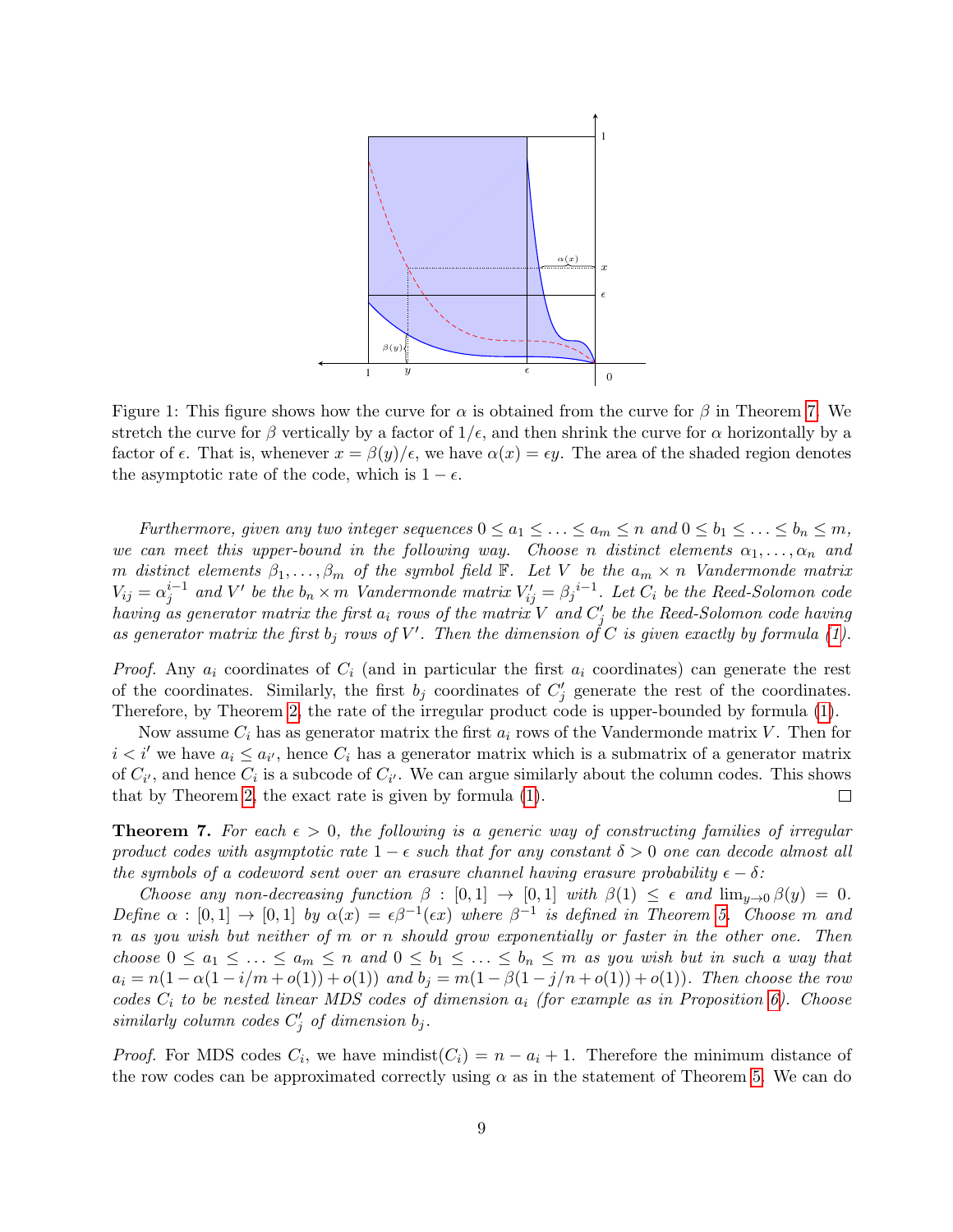similarly for the column codes. In order to show we can decode from  $\epsilon - \delta > 0$  fraction of errors, it is enough by Theorem [5](#page-7-2) to check that

$$
\alpha^{-1}((\epsilon - \delta)\beta^{-1}((\epsilon - \delta)x)) \ge x
$$

does not happen for any  $x \in (0,1]$ . If it does for some x, then for any  $0 \leq x' < x$ , we have

$$
\epsilon \beta^{-1}(\epsilon x') = \alpha(x') \le (\epsilon - \delta)\beta^{-1}((\epsilon - \delta)x).
$$

Since  $\beta^{-1}(\epsilon x') \geq \beta^{-1}((\epsilon - \delta)x)$  for all  $x' \in [(\epsilon - \delta)x/\epsilon, x)$ , this implies  $\beta^{-1}(\epsilon x') = 0$  for all such x'. This implies  $\beta^{-1}(\epsilon x') = 0$  for all  $x' \in (0, x)$  and this contradicts  $\lim_{y\to 0} \beta(y) = 0$ .

Now we want to calculate the asymptotic rate. By Theorem [6,](#page-7-3) the dimension of the code is given by formula [\(1\)](#page-3-1), which can be expressed as

$$
mn \mathbb{E}_i[\max(\frac{a_i - \max(\{j : b_j < i\})}{n}, 0)].
$$

Thus, the rate is asymptotically equal to

$$
\int_{x=0}^{1} \max(\beta^{-1}(x) - \alpha(x), 0) dx = \int_{x=0}^{1} (\beta^{-1}(x) - \epsilon \beta^{-1}(\epsilon x)) dx
$$
  
\n
$$
= \int_{x=0}^{1} \beta^{-1}(x) dx - \epsilon \int_{x=0}^{1} \beta^{-1}(\epsilon x) dx
$$
  
\n
$$
= [(1 - \epsilon) + \int_{x=0}^{\epsilon} \beta^{-1}(x) dx] - \int_{x=0}^{\epsilon} \beta^{-1}(x) dx
$$
  
\n
$$
= 1 - \epsilon.
$$

 $\Box$ 

We note that the only regular products codes based on MDS codes which have decoding properties asymptotically as good as those constructed in Theorem [7](#page-8-0) are codes where either  $\alpha = 0$  or  $\beta = 0$ . These are regular product codes in which the row codes or column codes have rate  $1 - o(1)$ .

### <span id="page-9-0"></span>7 Examples of Finite-Length Irregular Product Codes

In order to find an example of an irregular product code for finite but not so small lengths, say  $50 \times 50$ , we used the asymptotic irregular product code shown in Figure [2a](#page-10-0) obtained from Theorem [7,](#page-8-0) in which  $\alpha(x) = \epsilon x$  and  $\beta(y) = \epsilon y$  where  $\epsilon$  is the erasure probability. The area of the shaded region, which represents the systematic part of the code, is the rate  $1 - \epsilon$  of the code.

Next we slightly tuned the asymptotic code to a  $50 \times 50$  irregular product code in such a way that

- the code can start decoding better, by increasing the number of row and column codes having the highest minimum distance by a few;
- more importantly, the code has a much higher probability of decoding all symbols once most of the symbols have been decoded, by forcing that the minimum distances of all row and column codes are at least some positive number, in this case 3.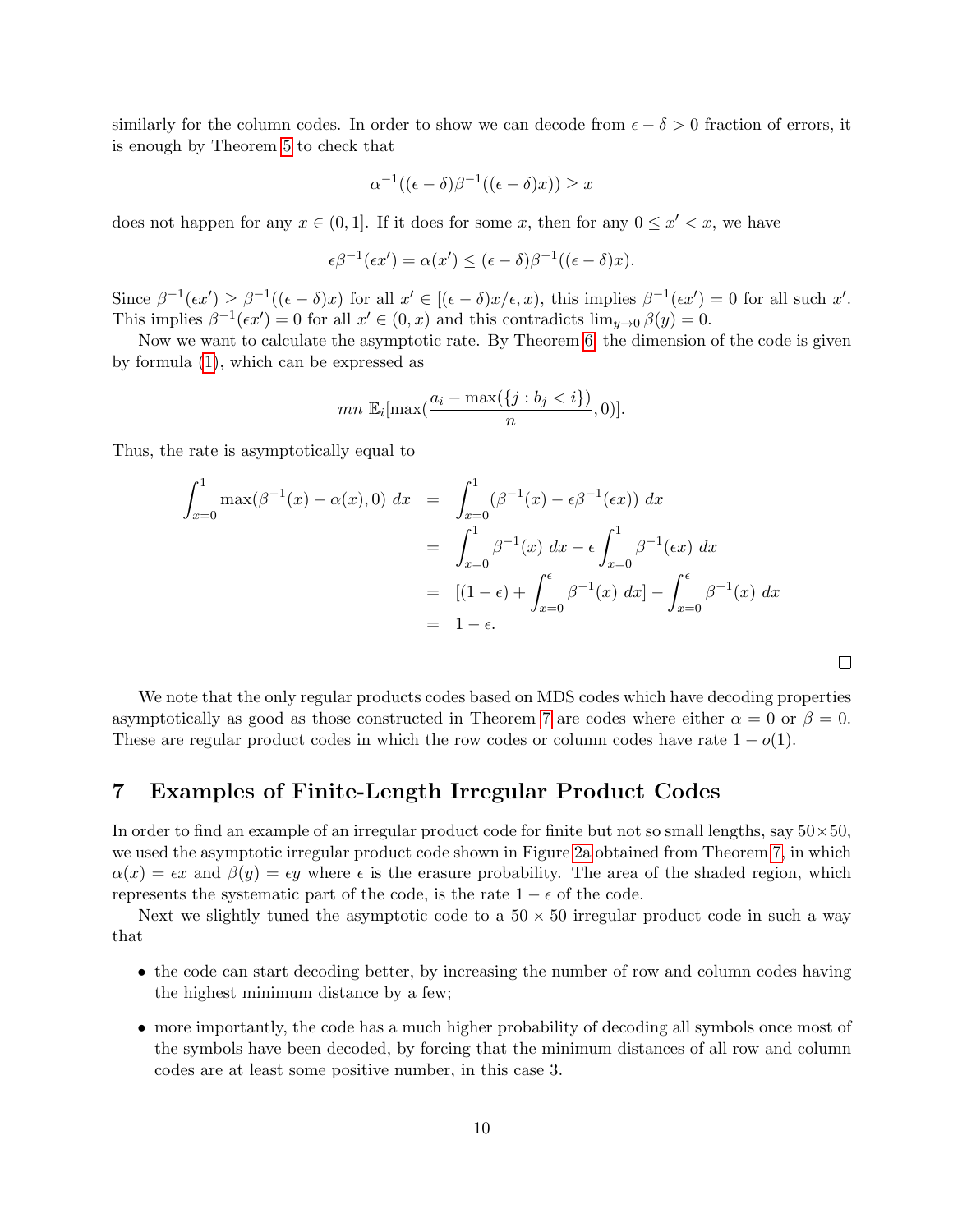<span id="page-10-0"></span>

<span id="page-10-2"></span>Figure 2: a) The shaded region corresponds to the systematic or information part of the code by choosing  $\alpha(x) = \epsilon x$  and  $\beta(y) = \epsilon y$  where  $\epsilon$  is the erasure probability. b) Systematic part of a [2500, 1709] irregular product

<span id="page-10-1"></span>

Figure 3: Comparing an irregular [2500, 1709] code to almost equal rate regular ones. The number on the legends indicate the corresponding row and column dimensions.

We chose all row codes and all column codes to be nested MDS codes according to Theorem [6.](#page-7-3) The resulting code has a systematic part which is shown in Figure [2b.](#page-10-1)

This code is a [2500, 1709] code of rate 0.6836. We compared this code to all regular product codes having rates [0.6708, 0.684]. Note that most of these codes have rate even lower than this code. The result of the simulation is shown in Figure [3.](#page-10-2) This plot shows the block/word error rate of the code in an erasure channel with erase probability  $\epsilon$ . All constituent row and column codes in irregular and regular cases are considered to be MDS with the corresponding dimensions. Each point of these curves is obtained by  $10^6$  simulations. The erasure patterns for different values of  $\epsilon$ have been coupled such that the block error versus erasure probability curve is monotonic. One can see that this code outperforms all product codes having lower rates.

Figure [4](#page-11-8) shows another case where an irregular code outperforms a regular code for a much smaller length. We compared a regular  $[8 \times 8, 4 \times 7]$  product code with an irregular code which is shown in Figure [4b.](#page-11-9) Numbers on rows and columns indicate the dimension of the corresponding row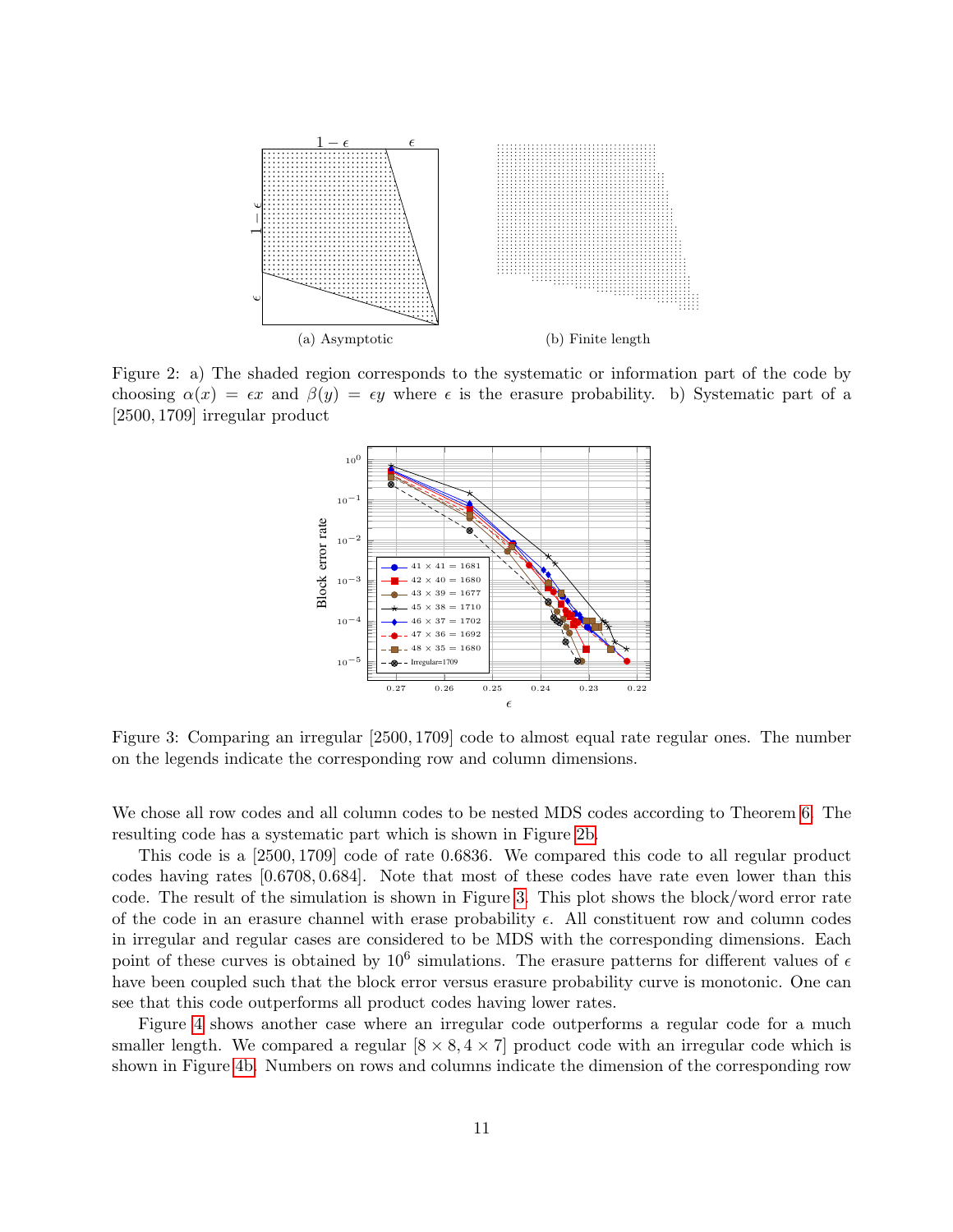<span id="page-11-10"></span><span id="page-11-9"></span><span id="page-11-8"></span>

Figure 4: Comparing an  $8 \times 8$  regular and irregular product codes both with dimension 28

and column MDS code. The block error probability of these codes is shown in Figure [4a.](#page-11-10) Both codes are [64, 28] codes.

### References

- <span id="page-11-2"></span>[1] M. Baldi, G. Cancellieri, and F. Chiaraluce. A class of Low-Density Parity-Check product codes. In Advances in Satellite and Space Communications, 2009. SPACOMM 2009. First International Conference on, pages  $107 - 112$ , July 2009.
- <span id="page-11-5"></span>[2] Y. Blankenship, B. Classon, and V. Desai. Block product code design with the aid of union bounds. In Vehicular Technology Conference, 2005. VTC 2005-Spring. 2005 IEEE 61st, volume 3, pages 1533 – 1537 Vol. 3, June 2005.
- <span id="page-11-3"></span>[3] Lei Cao and Chang Wen Chen. A novel product coding and recurrent alternate decoding scheme for image transmission over noisy channels. Communications, IEEE Transactions on, 51(9):1426 – 1431, September 2003.
- <span id="page-11-1"></span>[4] P. Chaichanavong and P.H. Siegel. Tensor-product parity code for magnetic recording. IEEE Transactions on Magnetics, 42(2):350–352, February 2006.
- <span id="page-11-4"></span>[5] F. Chiaraluce and R. Garello. Extended hamming product codes analytical performance evaluation for low error rate applications. IEEE Transactions on Wireless Communications, 3(6):2353– 2361, November 2004.
- <span id="page-11-0"></span>[6] P. Elias. Error-free coding. IEEE Transactions on Information Theory, 4(4):29–37, September 1954.
- <span id="page-11-7"></span>[7] Frank R. Kschischang. Product codes. In Wiley Encyclopedia of Telecommunications. John Wiley & Sons, Inc., Hoboken, NJ, USA, April 2003.
- <span id="page-11-6"></span>[8] M. Lentmaier, G. Liva, E. Paolini, and G. Fettweis. From product codes to structured generalized LDPC codes. In Communications and Networking in China (CHINACOM), 2010 5th International ICST Conference on, pages 1 –8, August 2010.